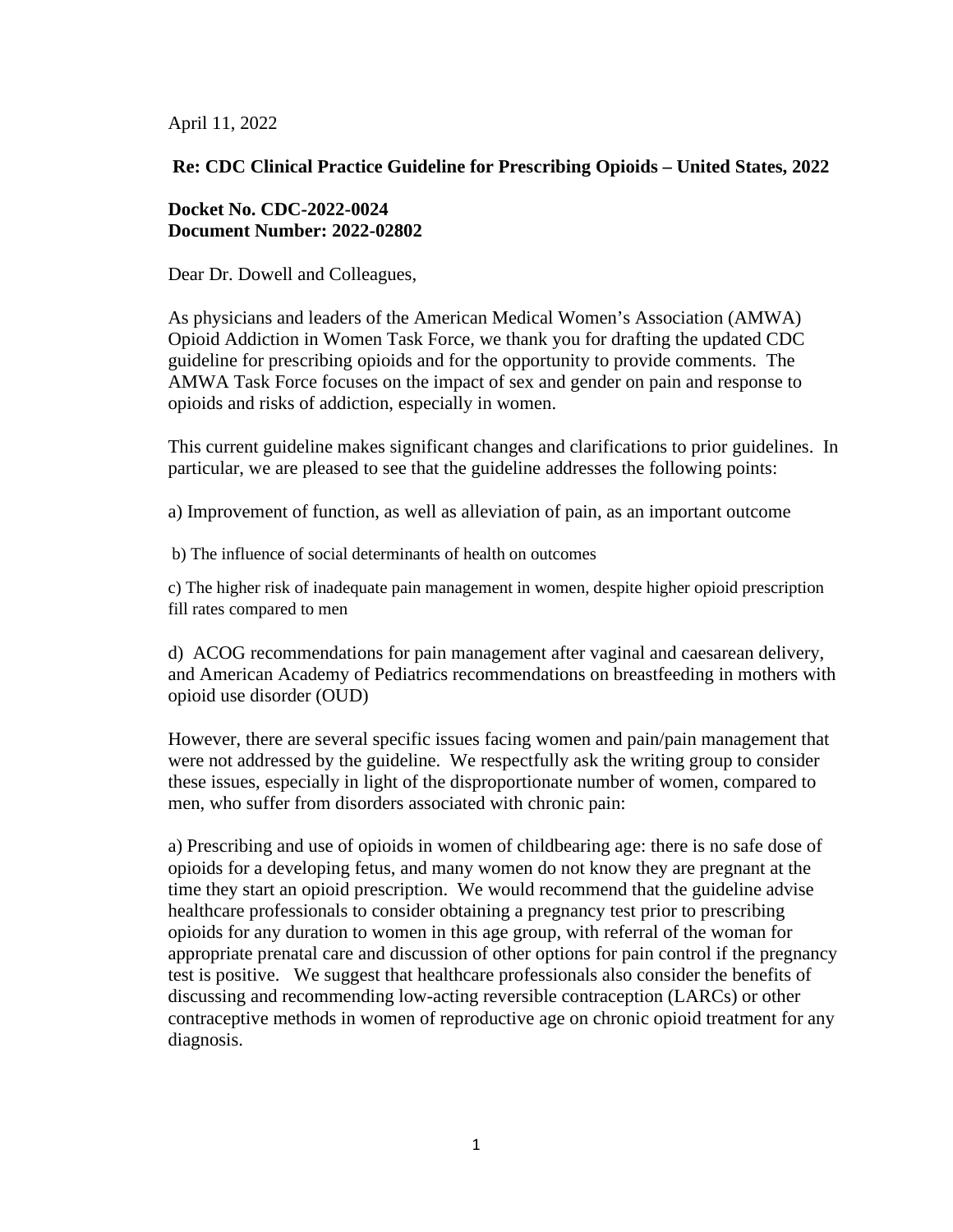b) Stigma among women associated with OUD treatment: this is especially of concern for women who are pregnant and/or have children and can keep them from seeking and continuing the care that they need for their opioid disorder.

c) Greater risk of opioid addiction in women compared to men using the same doses of opioids over shorter periods of time (telescoping). This risk needs to be considered when prescribing opioids to women, and supports the use of other options to reduce pain and improve function. As noted in the recommendations, opioids should be prescribed at the lowest dose for the shortest period of time; this is especially relevant when prescribing opioids to women.

d) Assessment and management of co-morbidities such as depression and PTSD: these conditions are more common among women than men and can impact the pain experience. These conditions are not part of a routine assessment, nor consistently addressed prior to initiating treatment for pain, especially chronic pain, resulting in poorer function and increased risks of continued use of opioids. Evaluation of a patient prior to initiating treatment for pain should include assessment (and treatment) for mental health disorders.

e) Social determinants of health: sex and gender have significant impacts on pain, the pain experience, and response to opioids and should be included in the list of other social determinants of health.

f) Prescribing of opioids to older women: use of opioids in this age group can increase the risk of falls. Older women, in particular, are at risk of low impact fractures especially if they have pre-existing low bone mass. Such fractures are associated with decreased function and increased morbidity and mortality. Caution should be used in prescribing opioids to this patient population, and other means of addressing pain should be explored.

g) In addition to the future research aims noted in the updated guidelines, we would recommend a call for more research into sex and gender influences on pain and opioid response and addiction. Current evidence indicates sex-based physiologic impact on nociception and gendered impact on pain expression. However, more information is needed in this area to better understand women and pain, and to identify better options for pain control and prevention of OUD.

We hope that the above suggestions will be of use to the committee. We think that adding this information to the Guideline will improve health outcomes for all.